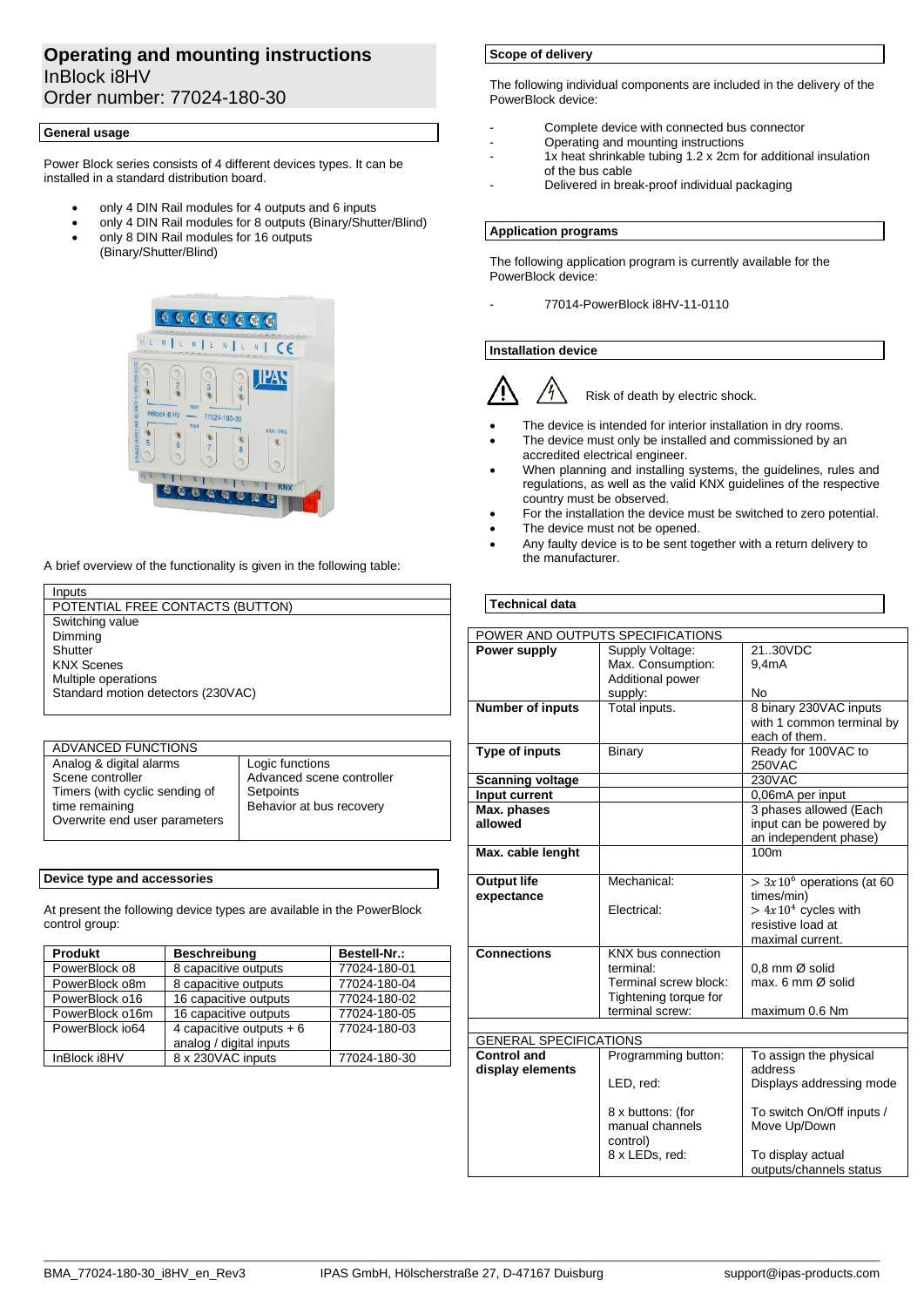| <b>Mechanical data</b>   | REG casing 4TE:       | Plastic ABS - V0                   |
|--------------------------|-----------------------|------------------------------------|
|                          | Width:                | 71 mm                              |
|                          | Hight:                | 58 mm                              |
|                          | Lenght:               | $90 \text{ mm}$                    |
|                          | Weight                | 235 <sub>g</sub>                   |
|                          | Mounting:             | 35 mm DIN rail                     |
| <b>Electrical safety</b> | Pollution class:      | 2                                  |
|                          | Protection type:*     | <b>IP20</b>                        |
|                          | Protection class:**   | Ш                                  |
|                          | Overvoltage category: | Ш                                  |
|                          | <b>KNX Bus:</b>       | SELV DC 30V                        |
| <b>EMC requirements</b>  | Complies with:        | EMC directive 2014/30/EU           |
|                          |                       |                                    |
| Environmental            | Weather resistance:   | EN 50090-2-2                       |
| conditions               | Environmental con-    |                                    |
|                          | ditions in operation: | $-5^{\circ}$ C to $+45^{\circ}$ C  |
|                          | Storage emperature:   | $-25^{\circ}$ C to $+55^{\circ}$ C |
|                          | Transportation        |                                    |
|                          | temperature:          | $-25^{\circ}$ C to $+70^{\circ}$ C |
|                          | Rel. humidity:        | 5 % to 93 %                        |
|                          | (non condensing)      |                                    |
| <b>Certification CE-</b> | KNX registered:       | Yes                                |
| Signage                  | According to EMC-     | (Residential and                   |
|                          | Guidelines:           | commercial buildings),             |
|                          |                       | Low Voltage guidelines             |

\* (according to EN 60529); \*\* (according to IEC 1140)



- **1**: KNX bus connector
- **2**: Programming button
- **3**: Programming LED
- **4**: SD card slot (only for internal use)
- **5**: 230VAC Input, terminal
- **6**: Manual mode: Function according to the ETS parameterization;
- Telegram will be correct
- **7**: 230V input LED ON = contact closed,
- LED OFF = contact contact open
- **8**: 230VAC Input, terminal

**Mounting and wiring**

As an REG device, the Power Block series are suitable for mounting in distribution boxes on 35 mm DIN rails and wall boxes.

To mount the device, it must be angled to slide onto the DIN rail from above and then locked into place with a downward movement.

Please make sure that the security latch at the bottom side of the device snaps into place and that the device is firmly attached to the rail. To dismount the device, the security latch can be pulled downwards with a suitable tool and then the device can be removed from the rail.

After the device has been inserted, the cables for the Outputs should be attached to the upper and lower connectors. However, please make sure that these are labelled clearly.

To connect the KNX cable, a standard bus connector is plugged into the respective entry on the device. Please make sure that there is double basic insulation between the KNX installation and the power supply. To do so, please insulate the wires of the KNX cable up to the bus connector with the enclosed shrinkable tubing.

Please make sure that the cables are laid in a way that ensures sufficient distance between the inputs and outputs cables.